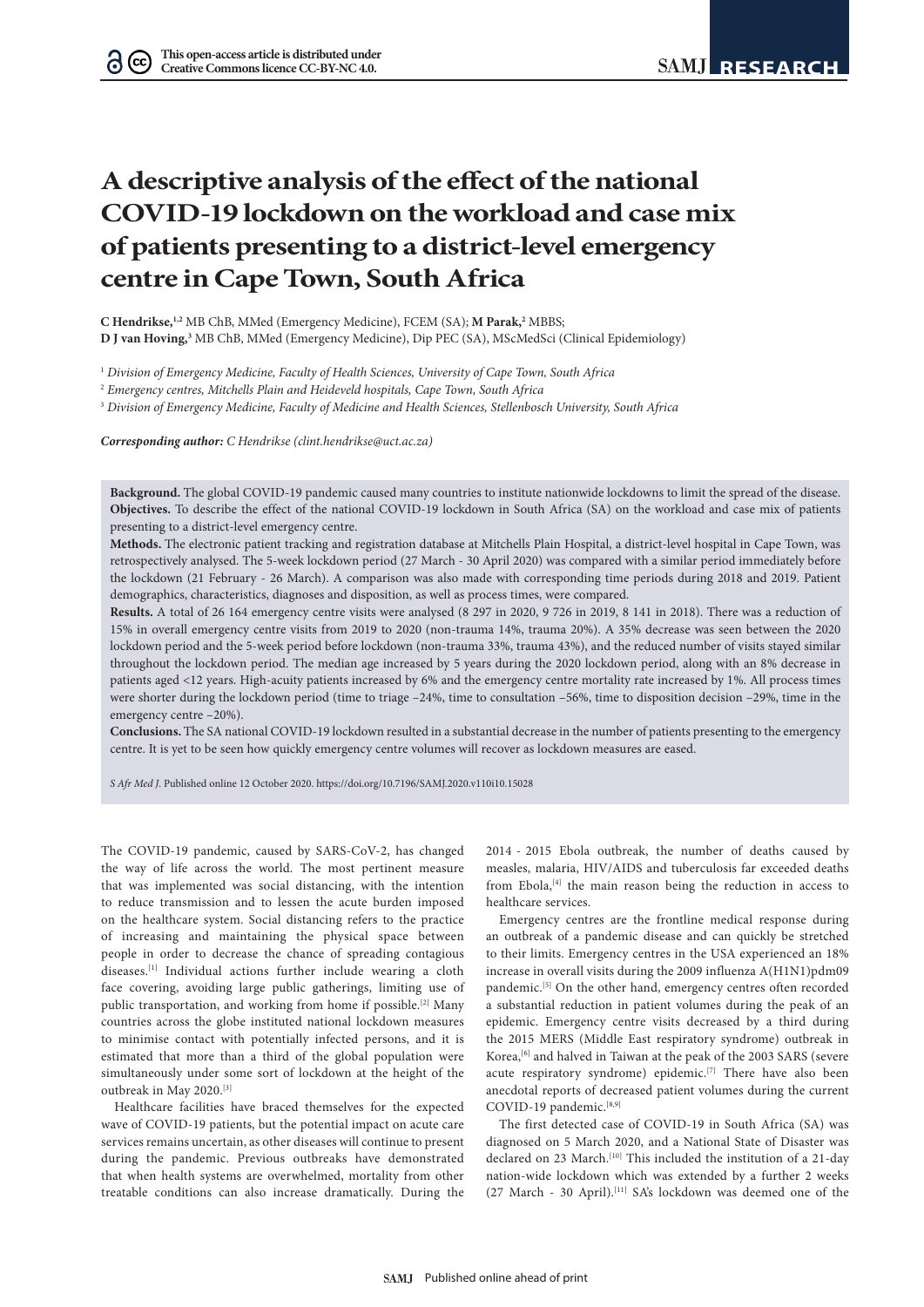strictest around the world and was mainly instituted to buy some time for the overburdened public hospital system to increase its capacity in anticipation of the influx of COVID-19 patients.<sup>[12]</sup> Primary level healthcare services in SA are provided by local clinics and 24-hour community health centres, and the country has a three-tiered hospital system consisting of district (level 1), regional (level 2) and tertiary/central (level 3) hospitals.[13] District-level hospitals are equipped to provide basic diagnostic and therapeutic services, and specialist services are not always available.<sup>[13]</sup> Data on the impact of the COVID-19 pandemic and the associated social distancing measures on entry-level healthcare facilities are lacking.

# **Objectives**

To describe the effect of the COVID-19 lockdown on the workload and case mix of patients presenting to a district-level emergency centre in Cape Town, SA.

# **Methods**

#### **Study design**

A retrospective analysis of a prospectively collected observational database was conducted.

#### **Study setting**

Mitchells Plain Hospital is a 230-bed district-level hospital, situated  $\sim$ 32 km from Cape Town's city centre. It serves a population of ~600 000, which includes the population of Mitchells Plain and the greater part of Philippi, a large nearby township. Looking at demographics, Mitchells Plain is home to low- to middle-income families, of which 90% are coloured;<sup>[14]</sup> Philippi has a low-income community that comprises 90% black residents.<sup>[15]</sup> The area battles with social challenges, including gangsterism, crime, drug abuse, unemployment and poverty. Interpersonal violence and other injuries are particularly prevalent over weekends.[16] The emergency centre manages  $\sim$  50 000 patients annually, with  $\sim$  60% being of high acuity.

Mitchells Plain Hospital utilises an electronic patient tracking and registration database called HECTIS (Hospital and Emergency Centre Tracking Information System). It was primarily designed for administrative and management purposes in order to streamline and track patient processes in the emergency centre, including their process times, triage scores, diagnoses and dispositions. Routine clinical data are collected for every patient who enters the emergency centre. The data are stored electronically on an off-site Oracle database, version 12.1.0.2.0 (Oracle Corp., USA) and are automatically backed up daily. Authorised users can access the data via the HECTIS application using an active-directory authenticated login and password. Users of the registry are granted access and authorisation according to their clinical role, e.g. a clinician will access a different part of HECTIS to a triage nurse.

## **Study participants**

Convenience sampling was used to include all patients who presented to the emergency centre at Mitchells Plain Hospital over the study periods, which were the 5-week lockdown period (27 March - 30 April 2020), a 5-week period immediately before the lockdown (21 February - 26 March), and corresponding periods during 2019 and 2018.

## **Data collection and management**

Data were exported from the HECTIS database for the various study periods. Variables included age, gender, mode of transport,

type of presentation, patient acuity, diagnoses, process times and disposition. The South African Triage Scale (SATS) was used to determine patient acuity, and categorises patients as non-urgent (green), urgent (yellow), very urgent (orange) and emergency (red).[17] Patient acuity was determined at arrival to the hospital. Patient comorbidities and diagnoses were determined from completed *International Statistical Classification of Diseases and Related Health Problems*, 10th revision (ICD-10) codes. Electronic timestamps were used to calculate process times and included time to triage (hospital arrival to time of triage), time to consultation (hospital arrival to time seen by physician), time to disposition decision (hospital arrival to decision time of emergency centre disposition), and time in the emergency centre (hospital arrival till emergency centre exit time). The emergency centre arrival time was used when patients did not initially present directly to the emergency centre (e.g. referred via the outpatient department).

#### **Statistical analysis**

Summary statistics were used to describe all variables. Categorical data were summarised using frequency counts and percentages, and distributions of variables are presented as two-way tables or bar charts. Continuous variables (age and process times) are presented as medians with quartiles. Process times of patients who absconded were only included to calculate the time to triage (if a triage time was documented) and were excluded from the rest. Data were analysed using SPSS Statistics for Windows, version 26.0 (IBM Corp., USA).

#### **Patient and public involvement statement**

This research was done without patient involvement. Patients were not invited to comment on the study design and were not consulted to develop patient-relevant outcomes or interpret the results. Patients were not invited to contribute to the writing or editing of this article for readability or accuracy.

#### **Ethics approval**

The study was approved by the Health Research Ethics Committee of Stellenbosch University (ref. no. N20/04/009\_COVID-19), and approval included a waiver of informed consent.

# **Results**

A total of 26 164 emergency centre visits were analysed after 264 cases (1%) were excluded (visit only relating to special investigations *n*=175, direct referral to inpatient disciplines *n*=89). There were 8 297 emergency centre visits recorded during the 2020 time periods, 9 726 during 2019 and 8 141 during 2018. A decrease in emergency centre visits occurred during the 2020 lockdown period compared with the corresponding periods in 2018 and 2019 (Fig. 1).

Emergency centre visits decreased by 15% (*n*=1 429) from 2019 to 2020 (non-trauma *n*=1 080; 14%, trauma *n*=349; 20.1%), but by 35% (*n*=1 738) over the lockdown periods (non-trauma *n*=1 638; 33%, trauma *n*=370; 43%), despite an increase from 2018 to 2019 (Table 1). The lockdown period in 2020 resulted in a 35% (*n*=1 731) reduction in emergency centre visits compared with the pre-lockdown period (Table 1), with a 45% (*n*=408) reduction in trauma cases and a 32% (*n*=1 323) reduction in non-trauma cases. The decrease in the number of emergency centre visits was seen over the entire lockdown period (Fig. 2), including the notoriously busy Easter weekend (Fig. 3).

Demographics and characteristics of patients are presented in Table 2. The median age increased by 5 years during the 2020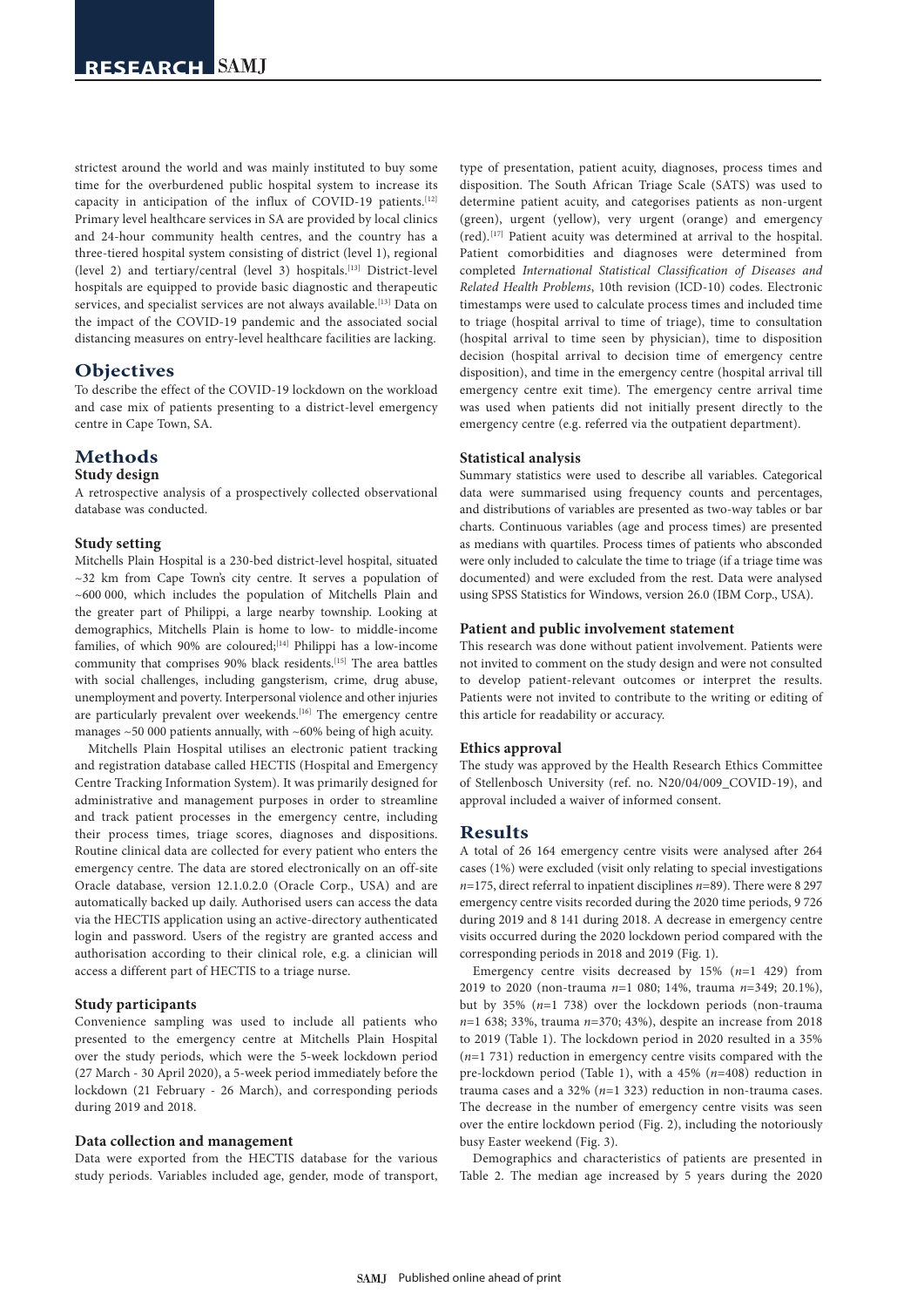lockdown period compared with the 2020 pre-lockdown period, with an 8% decrease in paediatric presentations. Fewer patients presented via a general practitioner (3% decrease), but more used ambulances as transport method (4% increase). There was a 6% increase in high-acuity patients (triaged orange or red) compared with the 2020 pre-lockdown period. This increase in patient acuity is also reflected in the proportional increases in referrals to inpatient disciplines (8% increase) and in patients who died while in the emergency centre (1% increase) (Table 2, Fig. 4).

## **Discussion**

The national COVID-19 lockdown measures resulted in a decreased workload at a districtlevel emergency centre. A 14% decrease in emergency centre visits occurred during the 2020 lockdown period compared with the corresponding period in 2019. A 35% reduction was also seen compared with the 5-week period before the national lockdown was instituted, and this decrease remained constant until the end of the lockdown period. The time to consultation decreased by 56%, even with more patients presenting with high-acuity disease.



*Fig. 1. Number of emergency centre visits over 3 consecutive years representing the 5-week periods directly before and during the 2020 COVID-19 lockdown and similar periods during the 2 preceding years (pre-lockdown (or corresponding) period 21 February - 26 March; lockdown (or corresponding) period 27 March - 30 April).*

The substantial decrease in the number of emergency visits during the COVID-19 lockdown period is similar to previous epidemics. A significant reduction in patients presenting to emergency centres was also experienced during the 2003 SARS epidemic. A 52% reduction in daily emergency centre visits occurred in Taiwan,[7] with noticeable reductions in respiratory diseases (e.g. acute bronchitis, upper respiratory infection) and minor ailments (e.g. gastrointestinal disorders and back pain).<sup>[18]</sup> A Hong Kong emergency centre also documented a 24% reduction in overall emergency centre visits and a 39% reduction in trauma-related visits.[19] This reduction in emergency centre visits also occurred during the 2015 MERS epidemic, where the emergency centre attendance of a Korean emergency centre decreased by 33%.<sup>[6]</sup>

The reduction in emergency centre visits seems contradictory during an epidemic or pandemic. One would expect an increase in patients, especially related to the epidemic itself. The de-escalation of outpatient services and elective surgery during the lockdown period was also projected to increase the number of emergency centre visits, as these patients were expected to seek medical care from the emergency centres. An increase in process times was further expected if the inpatient disciplines are overwhelmed, resulting in an overflow into the emergency centre. The reduction in emergency centre visits seems to be caused by two main factors. Firstly, people are afraid to visit healthcare facilities, staying away in order to avoid contracting the disease.<sup>[19,20]</sup> A recent US survey indicated that 29% of adults had delayed or avoided medical care because they were concerned about contracting COVID-19.[21] Secondly,

**Table 1. Differences in the number of emergency centre presentations for the 5-week COVID-19 lockdown and pre-lockdown periods\* and corresponding periods for 2 years prior to the lockdown**

|              |                                   |                    |              | Difference between 5-week periods     |                          |                          |
|--------------|-----------------------------------|--------------------|--------------|---------------------------------------|--------------------------|--------------------------|
|              | Difference between years, $n$ (%) |                    |              | (lockdown v. pre-lockdown), $n$ $%$ ) |                          |                          |
|              | 2019 v. 2018                      | 2020 v. 2019       | 2020 v. 2018 | 2018                                  | 2019                     | 2020                     |
| All          | 1585(20)                          | $-1$ 429 ( $-15$ ) | 156(2)       | 491(13)                               | 316(7)                   | $-1731(-35)$             |
| Pre-lockdown | 880 (23)                          | 309(7)             | 1189(31)     |                                       |                          |                          |
| Lockdown     | 705(16)                           | $-1738(-35)$       | $-1033(-24)$ | $\overline{\phantom{a}}$              | $\overline{\phantom{0}}$ | $\overline{\phantom{0}}$ |
| Non-trauma   | 1275(19)                          | $-1080(-14)$       | 195(3)       | 434(14)                               | 333(9)                   | $-1323(-32)$             |
| Pre-lockdown | 688 (22)                          | 288(8)             | 976(31)      | $\overline{\phantom{0}}$              |                          | $\overline{\phantom{0}}$ |
| Lockdown     | 587(16)                           | $-1368(-33)$       | $-781(-22)$  | $\overline{\phantom{a}}$              |                          | $\overline{\phantom{0}}$ |
| Trauma       | 310(22)                           | $-349(-20)$        | $-39(-3)$    | 57(8)                                 | $-17(-2)$                | $-408(-46)$              |
| Pre-lockdown | 192(28)                           | 21(2)              | 213(31)      |                                       |                          | $\overline{\phantom{0}}$ |
| Lockdown     | 118(16)                           | $-370(-43)$        | $-252(-34)$  |                                       |                          |                          |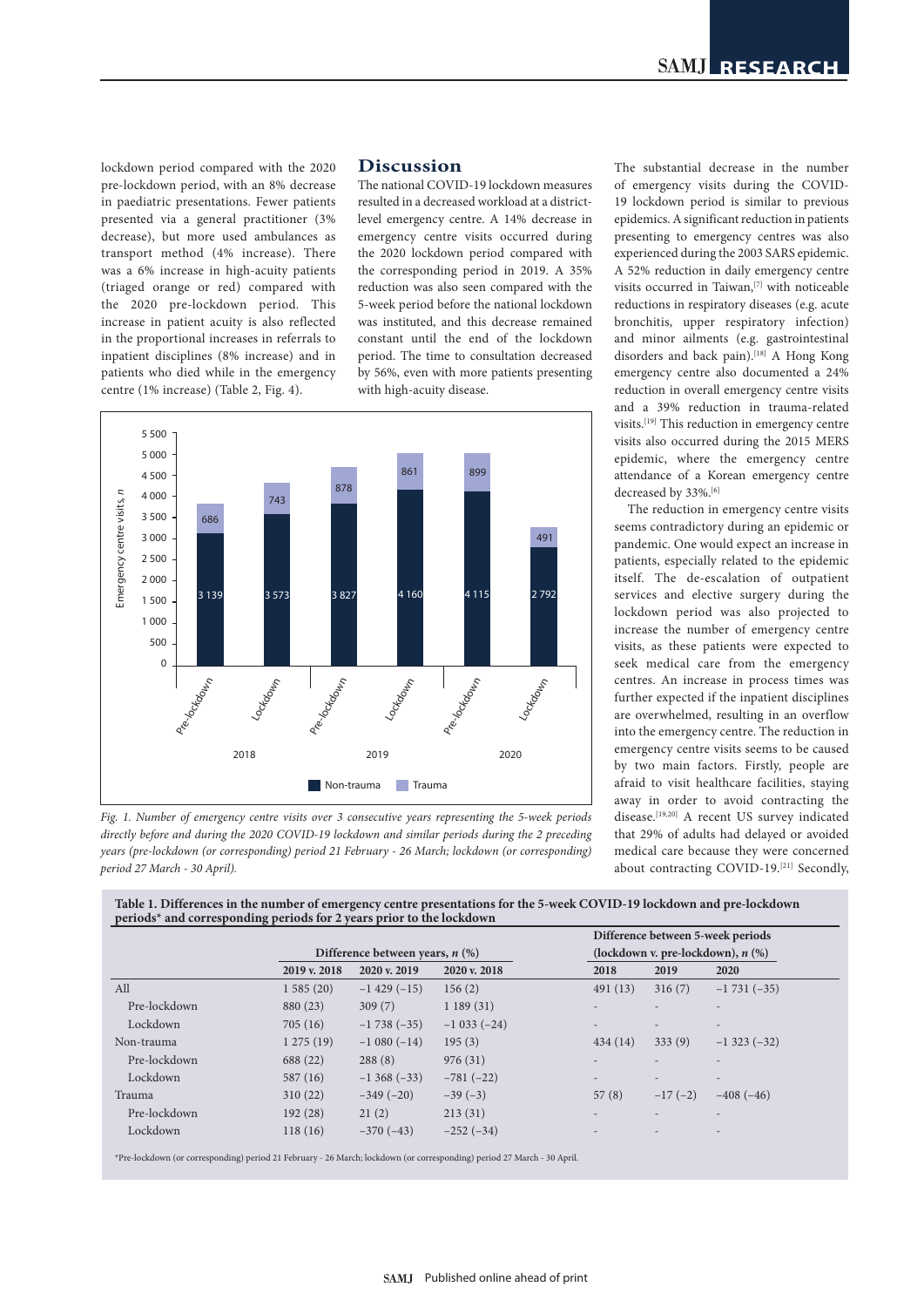

*Fig. 2. Number of emergency visits per week during the 5-week national COVID-19 lockdown period (weeks 6 - 10) and the corresponding time period immediately before the lockdown period (weeks 1 - 5).*



*Fig. 3. Number of emergency centre visits over the Easter weekend for 3 consecutive years (Easter 2020 fell within the national COVID-19 lockdown period).*

the changes in community behaviour (either spontaneous, or enforced as during COVID-19 lockdowns) during an epidemic result in a lower incidence of trauma and other diseases.[19] The decrease in traffic volumes could result in fewer trauma presentations,[22] whereas patients with minor illnesses may decide to self-medicate at home. An additional factor in our study was that the national lockdown in SA was implemented at a very early stage of the pandemic: only a total of 1 170 cases and 1 death had been confirmed on the day the lockdown period started.[23] More patients may have presented to the emergency centre if the lockdown period had coincided with a later stage of the pandemic.

People's fear of attending healthcare facilities during an epidemic has a downside. Delay in seeking or avoidance of medical care results in patients being sicker when they do present to the emergency centre. This was evident in the 6% increase in high-acuity patients, and corresponds to the report from an emergency centre in Canada that presenting patients were sicker than is usually seen.<sup>[24]</sup> A 1% increase in the emergency centre mortality rate was also documented in our study. One could argue that the percentage is inflated, since

the overall number of patients (mainly the less acute patients) decreased. However, the absolute number increased compared with 2019 and with the period immediately before the 2020 lockdown. Existing evidence indicates that delayed onset of emergency care increases patient mortality,<sup>[25]</sup> and it is a possible reason for the increase in the mortality rate. The delay in seeking medical care could even be more detrimental in terms of mortality, as patients may die before reaching the emergency centre. Anecdotal evidence from areas in the USA indicates a five-fold increase in deaths at home<sup>[9]</sup>

## **Study limitations**

This study has limitations. It was a retrospective analysis using an existing electronic database from a single district-level facility. The results do not reflect the workload and characteristics of patients presenting to other healthcare facilities, and care must be taken in generalising the results. Diagnostic codes (ICD-10) were also used as a surrogate measure of disease and may not be entirely accurate. We did not attempt to quantify any potential misclassifications and subsequent bias that could have resulted from either the validity of the diagnosis made or the association between the diagnostic code and the documented diagnosis. Nonetheless, we are confident that the results are closely related to the truth.

#### **Key messages**

#### **What is already known on this topic**

- Many healthcare systems have been overburdened during the COVID-19 pandemic
- Reports from previous epidemics (e.g. SARS, MERS) indicated a decrease in emergency centre volumes at the peak of the epidemic
- The effect of lockdown on the workload of district-level emergency centres is not known.

#### **What this study adds**

- Our study indicates a decrease in patient volumes at a district-level emergency centre during the COVID-19 lockdown period
- Patients who did visit the emergency centre had a higher acuity of disease, and a higher proportion were admitted to inpatient disciplines.

## **Conclusions**

The SA national COVID-19 lockdown resulted in a substantial decrease in the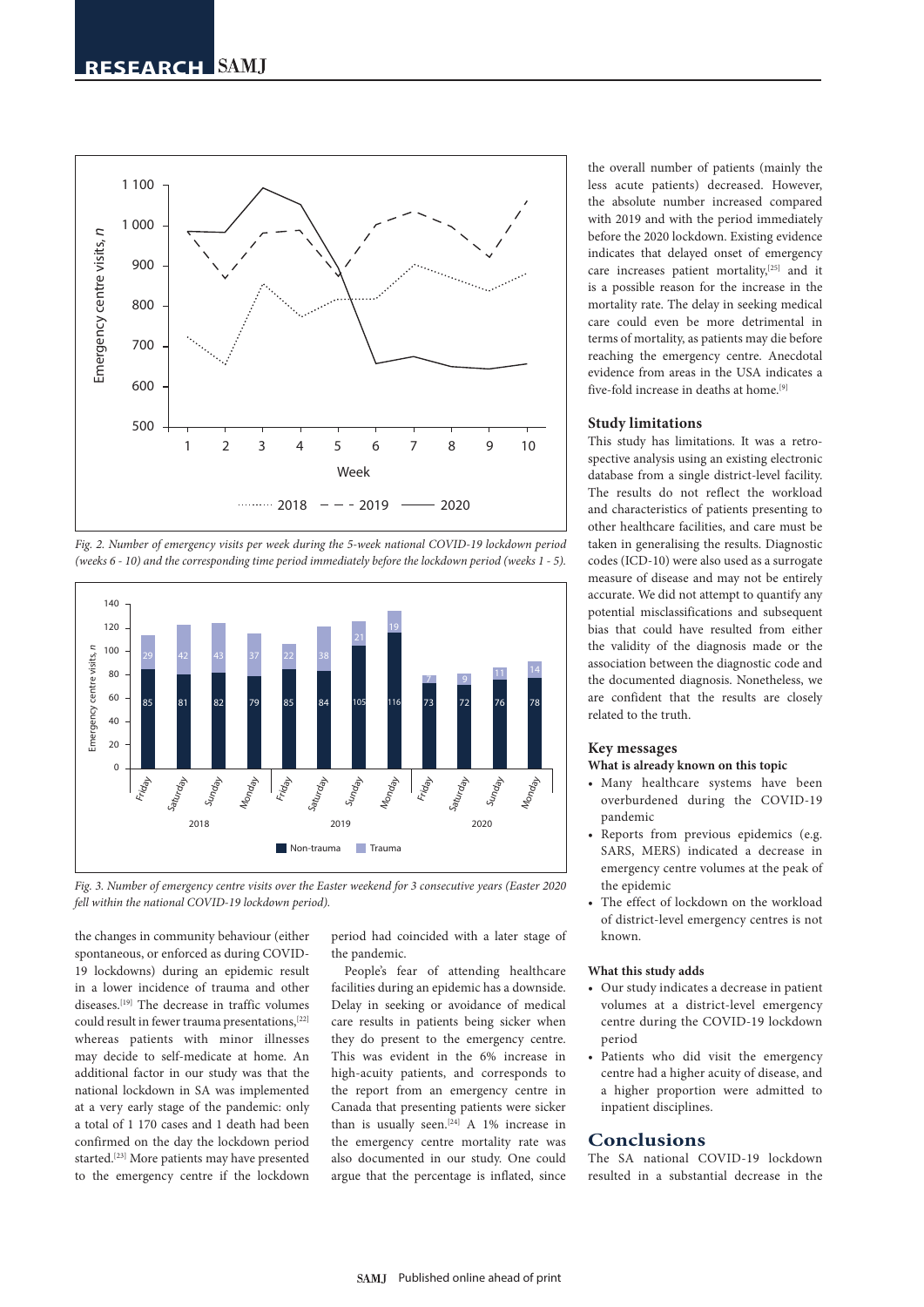**Table 2. Demographics and characteristics of patients presenting to the emergency centre during the 5-week COVID-19 lockdown and pre-lockdown periods\* and corresponding periods for 2 years prior to the lockdown**

|                                            | 2018                      |                            | 2019                      |                             | 2020                       |                            |
|--------------------------------------------|---------------------------|----------------------------|---------------------------|-----------------------------|----------------------------|----------------------------|
|                                            | Pre-lockdown              | Lockdown                   | Pre-lockdown              | Lockdown                    | Pre-lockdown               | Lockdown                   |
|                                            | $(N=3 825)$               | $(N=4316)$                 | $(N=4705)$                | $(N=5 021)$                 | $(N=5014)$                 | $(N=3 283)$                |
| Age (years)                                |                           |                            |                           |                             |                            |                            |
| Median (Q1 - Q3)                           | $29(11 - 45)$             | $28(8-44)$                 | $29(9-46)$                | $29(9-46)$                  | $29(10-47)$                | $34(21 - 53)$              |
| $\leq$ 12 years, n (%)                     | 963(25)                   | 1166(27)                   | 1242(26)                  | 1380(28)                    | 1299(26)                   | 581 (18)                   |
| Gender, n (%)                              |                           |                            |                           |                             |                            |                            |
| Male                                       | 1913(50)                  | 2 171 (50)                 | 2 427 (52)                | 2540(51)                    | 2578(51)                   | 1664(51)                   |
| Female                                     | 1912(50)                  | 2145(50)                   | 2 2 78 (48)               | 2481(49)                    | 2436(49)                   | 1619(49)                   |
| Arrived from, n (%)                        |                           |                            |                           |                             |                            |                            |
| Scene/home                                 | 2425(64)                  | 2865(66)                   | 3 210 (68)                | 3515(70)                    | 3 453 (69)                 | 2 376 (72)                 |
| Other healthcare facility                  | 910(23.8)                 | 895 (21)                   | 913(19)                   | 850 (17)                    | 959 (19)                   | 599 (18)                   |
| General practitioner                       | 489 (12.8)                | 556 (13)                   | 574 (12)                  | 637(13)                     | 587 (12)                   | 301(9)                     |
| Unknown                                    | $1 (-1)$                  | $\overline{0}$             | $8 (=1)$                  | 19(1)                       | 15(1)                      | 7(1)                       |
| Transport method, $n$ (%)                  |                           |                            |                           |                             |                            |                            |
| Self                                       | 2512(66)                  | 2 915 (68)                 | 2900(62)                  | 3169(63)                    | 3108(62)                   | 1987(61)                   |
| Ambulance                                  | 753 (20)                  | 772 (18)                   | 1109(24)                  | 1084(22)                    | 1169(23)                   | 896 (27)                   |
| Fire or police services                    | $24 (=1)$                 | $26 \, (\leq 1)$           | 56(1)                     | 53(1)                       | 46(1)                      | 20(1)                      |
| Unknown                                    | 536 (14)                  | 603(14)                    | 640 (14)                  | 715(14)                     | 691 (14)                   | 380 (12)                   |
| Patient acuity, $n$ (%) <sup>†</sup>       |                           |                            |                           |                             |                            |                            |
| Non-urgent (green)                         | 319(8)                    | 284(7)                     | 377(8)                    | 393(8)                      | 427(9)                     | 259(8)                     |
| Urgent (yellow)                            | 1990(52)                  | 2 178 (51)                 | 2232(47)                  | 2323(46)                    | 2249(45)                   | 1 295 (39)                 |
| Very urgent (orange)                       | 1259(33)                  | 1562(36)                   | 1 814 (39)                | 1 889 (38)                  | 1 992 (40)                 | 1485(45)                   |
| Emergency (red)                            | 149 (4%)                  | 168(4)                     | 175(4)                    | 226(5)                      | 200(4)                     | 171(5)                     |
| Unknown                                    |                           |                            | 107(2)                    | 190(4)                      | 146(3)                     |                            |
| Diagnostic category, n (%)                 | 108(3)                    | 124(3)                     |                           |                             |                            | 73(2)                      |
| Medical                                    |                           |                            |                           | 2561(53)                    | 2540(51)                   |                            |
|                                            | 1982(52)                  | 2289(53)                   | 2 470 (53)                |                             |                            | 1798 (55)                  |
| Trauma                                     | 686 (18)                  | 743 (17)                   | 878 (19)                  | 861 (17)                    | 899 (18)                   | 491 (15)                   |
| Surgical                                   | 472 (12)                  | 484 (11)                   | 420(9)                    | 438(9)                      | 496(10)                    | 356(11)                    |
| Obstetrics and gynaecology                 | 194(5)                    | 206(5)                     | 216(5)                    | 225(5)                      | 218(4)                     | 203(6)                     |
| Psychiatry                                 | 149(4)                    | 149(4)                     | 160(3)                    | 174(4)                      | 207(4)                     | 144(4)                     |
| Toxicology                                 | 53(1)                     | 54(1)                      | 58(1)                     | 55(1)                       | 62(1)                      | 37(1)                      |
| Unknown                                    | 289(8)                    | 391(9)                     | 503(11)                   | 617(12)                     | 592 (12)                   | 254(8)                     |
| Disposition from emergency centre, $n$ (%) |                           |                            |                           |                             |                            |                            |
| Discharged home                            | 2051(54)                  | 2230(52)                   | 2400(51)                  | 2460(49)                    | 2504(50)                   | 1489(45)                   |
| Referred to inpatient disciplines          | 1270(33)                  | 1372(32)                   | 1444(31)                  | 1477(29)                    | 1610(32)                   | 1 298 (40)                 |
| Absconded/refused hospital treatment       | 229(6)                    | 304(7)                     | 482(10)                   | 651(13)                     | 556 $(11)$                 | 196(6)                     |
| Transferred to higher-level facilities     | 17(4)                     | 252(6)                     | 282(6)                    | 263(5)                      | 204(4)                     | 165(5)                     |
| Referred to other facilities               | 82(2)                     | 125(3)                     | 75(2)                     | 128(3)                      | 93(2)                      | 78(2)                      |
| Died in emergency centre                   | 23(1)                     | $33 (-1)$                  | $22 (-1)$                 | 42(1)                       | 47(1)                      | 57(2)                      |
| Process times (minutes), median            |                           |                            |                           |                             |                            |                            |
| $(Q1 - Q3)$ (maximum)                      |                           |                            |                           |                             |                            |                            |
| To triage $(n=25 355)$                     | $25(8-63)$                | $32(9 - 75)$               | $29(10 - 64)$             | $32(12 - 68)$               | $21(7-51)$                 | $16(5 - 38)$               |
|                                            | (1102)                    | (1445)                     | (1504)                    | (1053)                      | (1239)                     | (549)                      |
| To consultation ( $n=25086$ )              | $113(55 - 205)$           | $143(71 - 275)$            | 198 (86 - 395)            | 235 (105 - 480)             | $200(93 - 369)$            | 88 (41 - 185)              |
|                                            | (1551)                    | (4045)                     | (1755)                    | (1552)                      | (2095)                     | (1975)                     |
| To disposition decision ( $n=25086$ )      | 233 (135 - 383)<br>(2880) | $293(158 - 503)$<br>(6629) | 361 (191 - 626)<br>(2986) | $404(208 - 761)$<br>(3409)  | $382(221 - 602)$<br>(5732) | $270(142 - 462)$<br>(3720) |
| In emergency centre $(n=25 086)$           | 348 (195 - 618)<br>(7158) | $430(225 - 756)$<br>(9948) | 588 (297 - 922)<br>(4919) | $590(295 - 1008)$<br>(5833) | $505(296 - 792)$<br>(5733) | $401(221 - 656)$<br>(3926) |

Q1 = quartile 1; Q3 = quartile 3.<br>\*Pre-lockdown (or corresponding) period 21 February - 26 March; lockdown (or corresponding) period 27 March - 30 April.<br>\*According to the South African Triage Scale.<sup>[17]</sup>